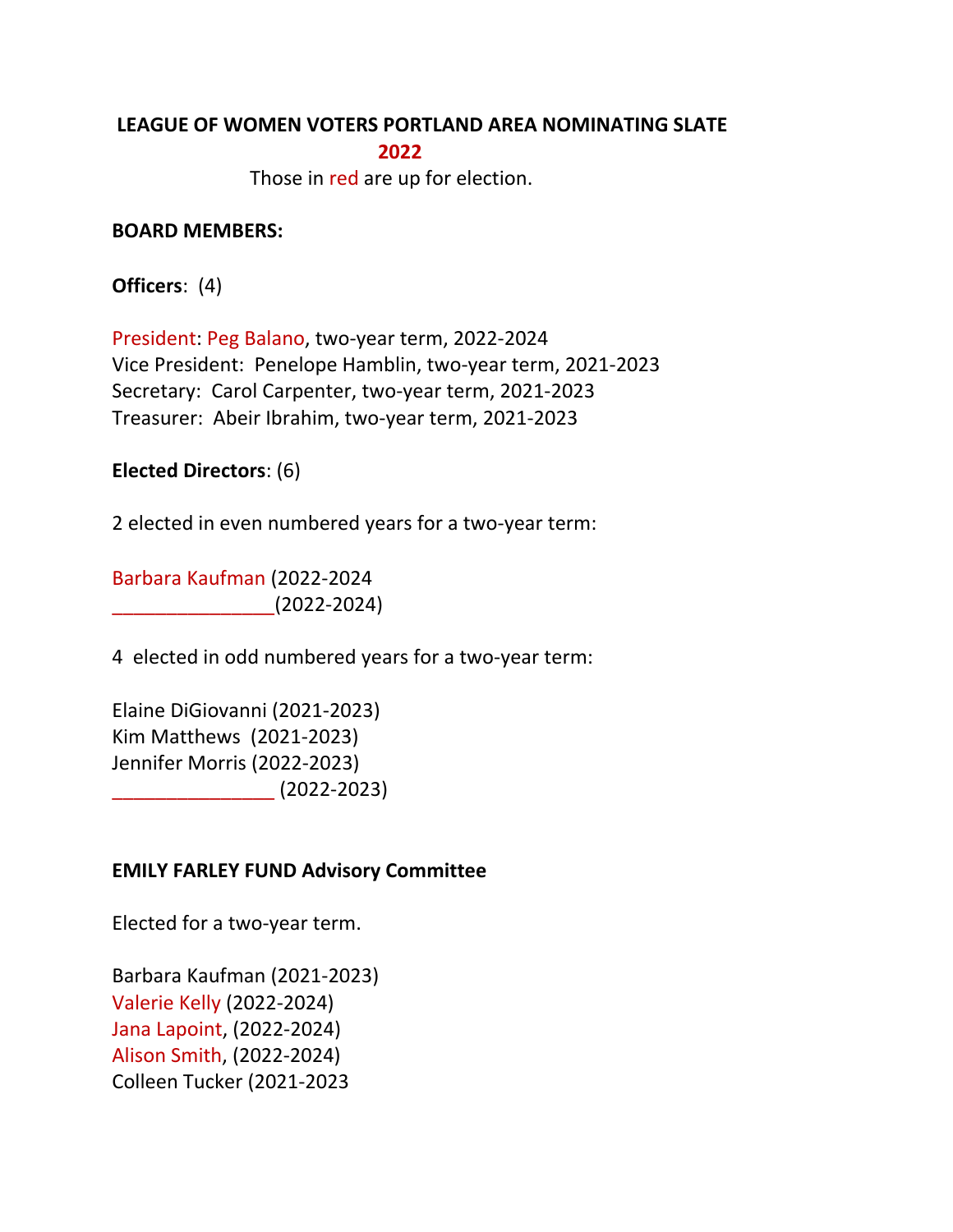**BIOS:** (in alphabetical order)

#### LWVPA **BOARD:**

**Peg Balano** currently serves as President of the LWV of the Portland Area and as Chair of the Council of Local Leaders (CLL). She is a member of the LWVME Voter Engagement Committee. She coordinates League volunteers statewide to register new citizens to vote following their Naturalization ceremonies. Peg joined the League in 2014. She retired from a career in Information Technology (IT), which she began as a programmer at Hannaford Bros. in Scarborough, ME and finished as Senior Project Manager at MaineGeneral Medical Center in Augusta, ME. Initially from Massachusetts, Peg moved to Maine in 1980 with her husband, Jeff, and loves to travel. Her lifelong goal is to visit each coast of every continent.

**Carol Carpenter** has served as Secretary and Membership Co-Chair of the LWV of the Portland Area for the past four years. For Carol, being on the LWVPA Board has been a good way to meet people and begin to understand the governmental landscape of Maine. She is also President of the Pine Point Quilters Chapter. Carol and her husband retired to Maine five years ago to be closer to grandchildren and the ocean. They moved from upstate New York. There, she was a  $5<sup>th</sup>$  grade special education teacher and worked with students within the typical classroom to meet their individual needs. She also taught sign language classes at Binghamton University. While in New York, she was a long- time member of the Broome-Tioga LWV.

**Elaine DiGiovanni** became a League member in 2013 and joined the LWVPA board the following year. She currently chairs the LWVPA Membership Committee, co-chairs the Nominating Committee and serves on the DM Equity and Inclusion Membership Committee. She is a retired ESL/English Asst. Professor from Community College of Philadelphia where she taught ESL for more than 20 years. She also trained graduate students in TESL, presented at TESOL International conferences, and is published in the "ELT Journal." Elaine has tutored ESL students at Portland Adult Education. With her past experience, she is prepared to interact with immigrants, refugees, and asylum seekers from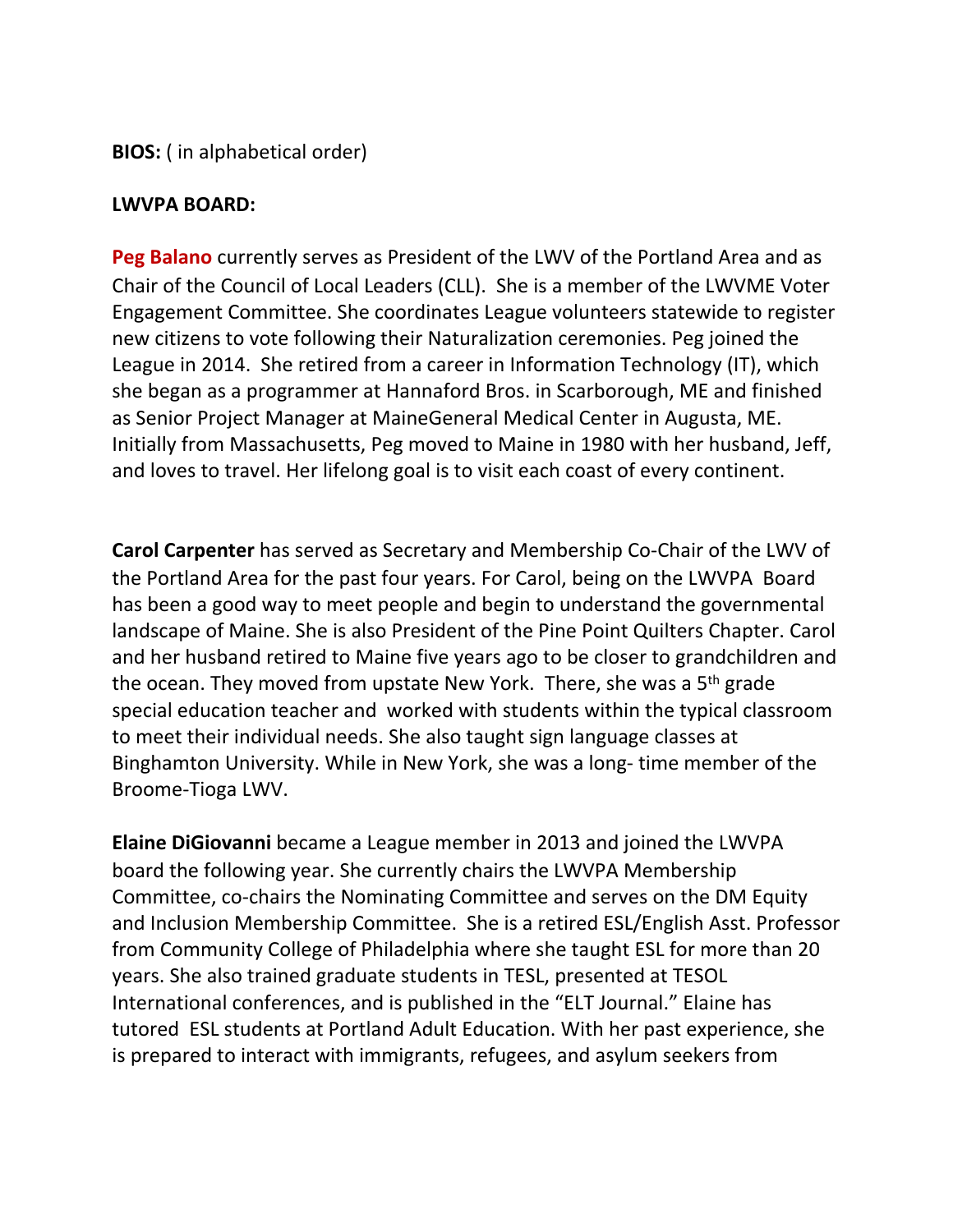around the world, as she understands the challenges they face, both cultural and political. 

**Penelope Hamblin** joined the board in 2020, and has been serving as interim vicepresident since February. She is coordinating LWVPA's voter education campaign for the upcoming Charter Commission election. Penelope is an active member of the LWVME Advocacy Team, where she works on voting rights and election issues. Penelope is a semi-retired librarian who has pioneered programs in technology training, reader services, and social media. She lives in South Portland with her husband, Willis. For fun, she researches Maine history, visits old cemeteries, and plays old-time music on fiddle, banjo, and ukulele.

**Abeir Ibrahim**, a professional consultant and mediator, is a co-founder of Cross Cultural Community Services, which trains community members and organizations on US customs, norms and policies. In addition, she has worked for the City of Portland for 13 years. She supervises the HIRE Program and works helping General Assistance clients to secure long-term stable employment. Before working at General Assistance, Abeir worked at the City's Refugee Services program. She also served as a cultural broker with the State of Maine's Department of Health and Human Services Child Protection and Family Crisis Services. At present, she serves on the Department of Corrections Juvenile Justice Advisory Group and Minority Contact Committee. Abeir is originally from Sudan, but she has been in the US for over 20 years and in Maine since 2004.

**Barbara Kaufman** became a League member 10 years ago and is a past President and Co-President of the LWV of the Portland Area. Barbara recently retired from a professional life in education. She has been a middle school teacher, a college career counselor, and an education consultant with KIDS Consortium. As a consultant, she helped school districts, teachers, students, state departments of education, and many other local and national non-profits to create and sustain academically rigorous civic engagement programs. Barbara previously served as a member of 2 statewide League study committees. She is now a grandmother, gardener, reader, and astrologer.

**Kim Matthews** was raised in a politically active family in the segregated South and as a high school student, participated in attempts to integrate public accommodations through picketing and sit-ins. As a lawyer, she specialized in civil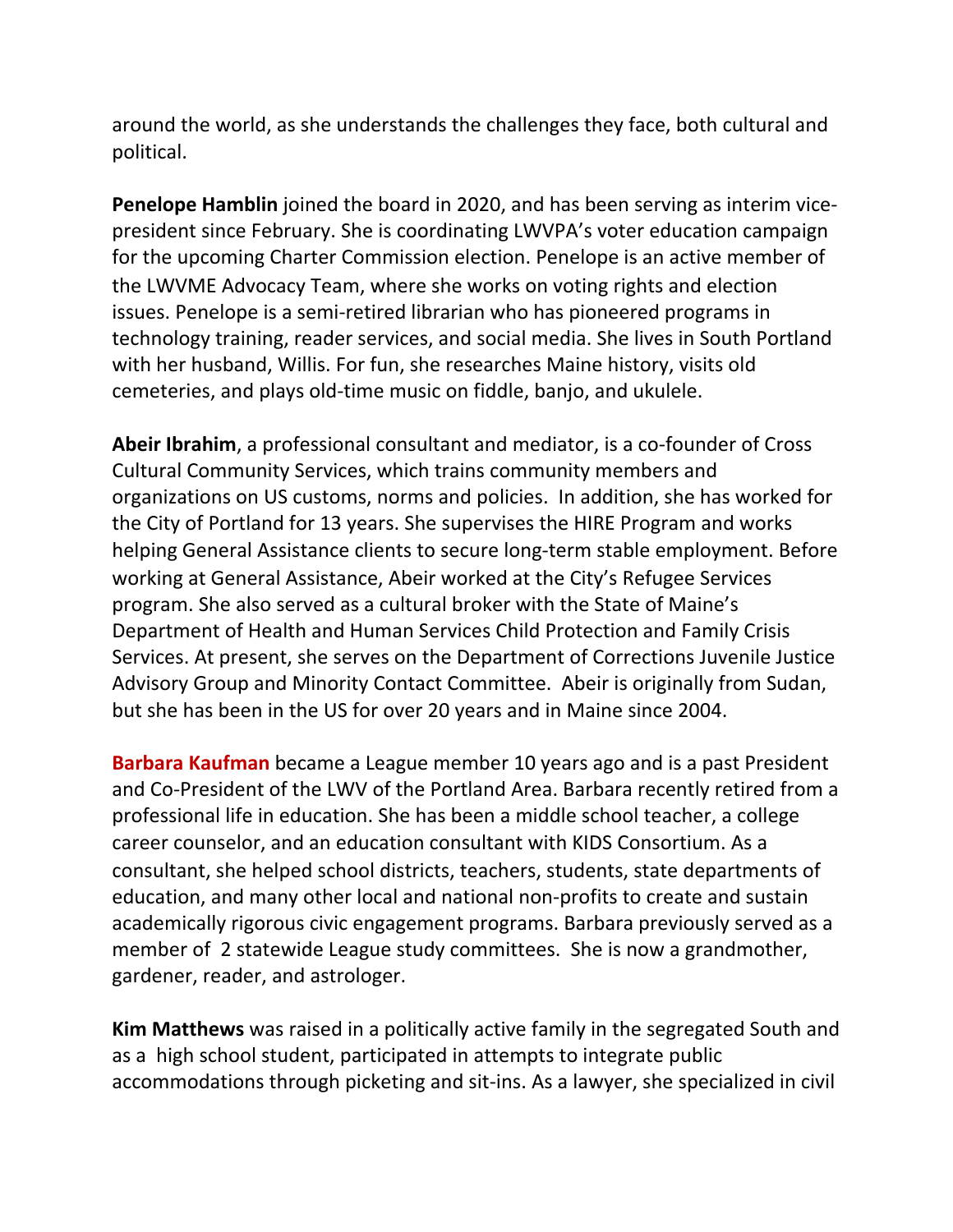rights cases. Kim has also served on several boards, including the Maine Women's Lobby, the Civil Liberties Union of Maine, the Portland School Committee, and the Board of Environmental Protection. She has been a "voter protection" attorney on Election Day in Florida and Maine and registered voters often. Racial justice and voter protection are the issues she is most interested in working on for the foreseeable future.

**Jennifer Morris** returned to her home state of Maine in 2014 after living in Colorado for 23 years. During those years, she lived in a solar powered mountain house or on her boat in the Bahamas between gigs as a physician assistant. In Colorado she volunteered in a Congressman's office, stumped for Obama, canvassed for Get Out the Vote and got the activist bug. Now retired, she lives in South Portland with her audio book narrator son Greg. In summers she often sails Casco Bay for days at a time with her cat Pearl.

# **EMILY FARLEY FUND ADVISORS**:

## **Barbara Kaufman** (See above.)

**Valerie Kelly,** an agricultural economist, worked on agricultural policy issues in Africa from 1984 through 2017. Valerie's League experience began in 2010; it has included being a member of the Portland board and participating in several League studies, both national and state. When not doing policy research or League studies, she can be found hiking Maine's north woods or kayaking on Moosehead Lake.

**Jana Lapoint** currently serves as a member of the State Board of Education, Authorizer for Charter Schools of Maine and was recently appointed to the Board of Visitors for the University of Southern Maine. She also served 11 years on the Board of Community Colleges of Maine and two of those years as chair when they became the Community Colleges of Maine. She has been a member of the League since 1964 serving in every executive position.

**Alison Smith** has been a League member since the 1980's, including a stint with the LWVME-PA board where she served with the legendary Emily Farley and other